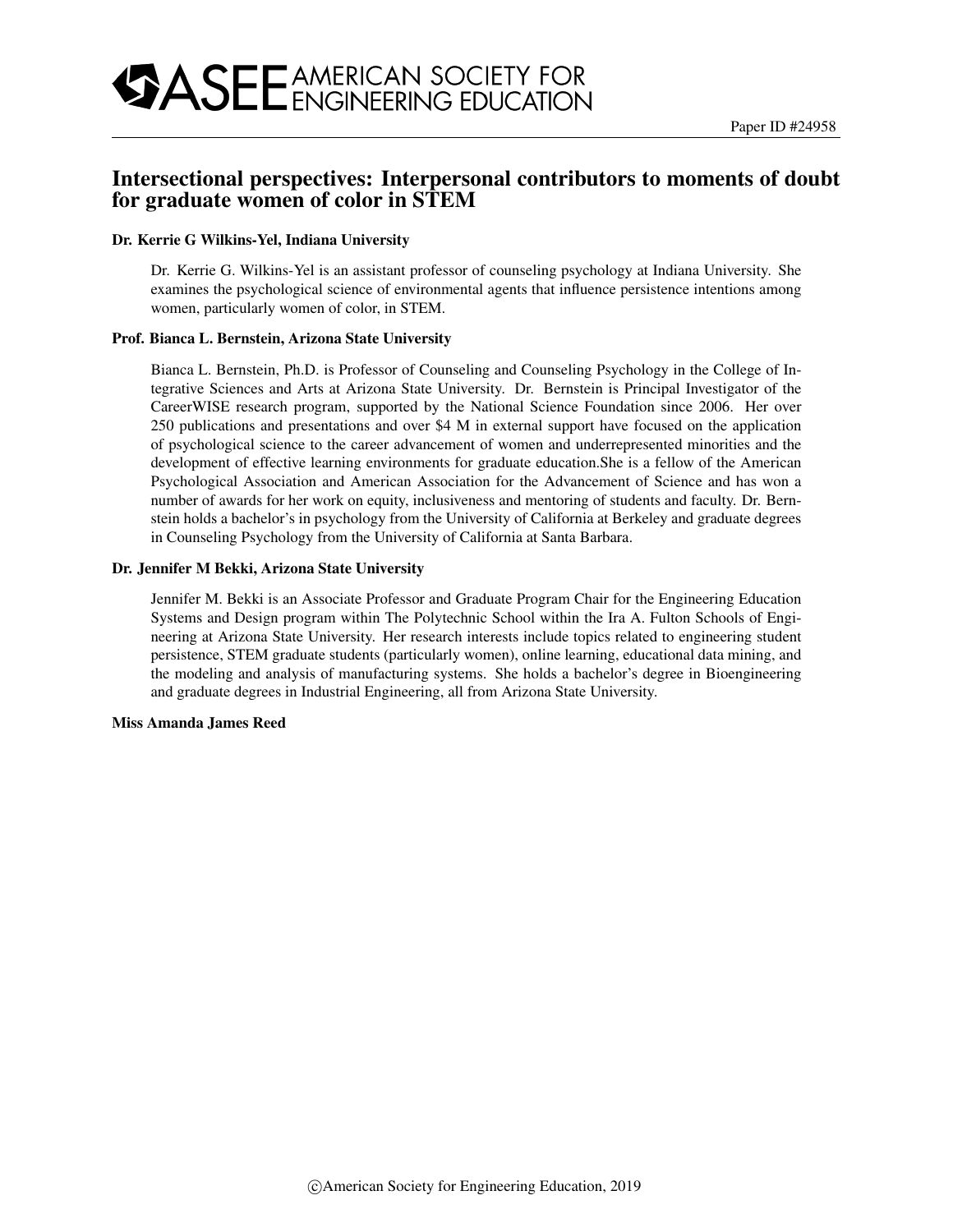## Intersectional perspectives: Interpersonal contributors to moments of doubt for graduate women of color in STEM

Kerrie G. Wilkins-Yel, Bianca L. Bernstein, Jennifer M. Bekki, Nelson O. Zounlome and Amanda Reed

## **1. Introduction**

The status of women of color in science, technology, engineering, and mathematics (STEM) fields was first addressed by Malcom and colleagues in the 1978 publication - *The Double Bind: The Problem of Being a Minority Women in Science.* Here, these researchers coined the term "double bind" to refer to the unique challenges faced by women of color as they simultaneously navigate sexism and racism in STEM fields (Ong et al., 2011). Nearly 40 years later, women of color remain relatively invisible across all levels of education. In fact, Black, Latina/x, and Indigenous women represented only 5.34%, 5.24%, and 0.01% of the total doctorate recipients in the physical sciences, engineering, and mathematics, respectively (National Science Foundation: NSF, 2017). The continued underrepresentation of women of color in STEM demonstrates the exceedingly slow progress of efforts designed to broaden participation in STEM. In 2012 alone, more than \$911 million dollars were awarded to address the visible disparity in STEM fields (Committee on Equal Opportunities in Science and Engineering: CEOSE, 2014). However, many of these efforts failed to take an intersectional approach and instead focused solely on single-axis groups (e.g., women, underrepresented minorities, and individuals with disabilities). Consequently, individuals who reside at the margins of both race and gender – women of color – remained invisible in these multi-million-dollar endeavors.

Critical Race theorists have frequently noted that women of color are raced and gendered differently compared to their male and white female counterparts. In traditionally White and male dominated STEM spaces, women of color must contend with a myriad of race- and gender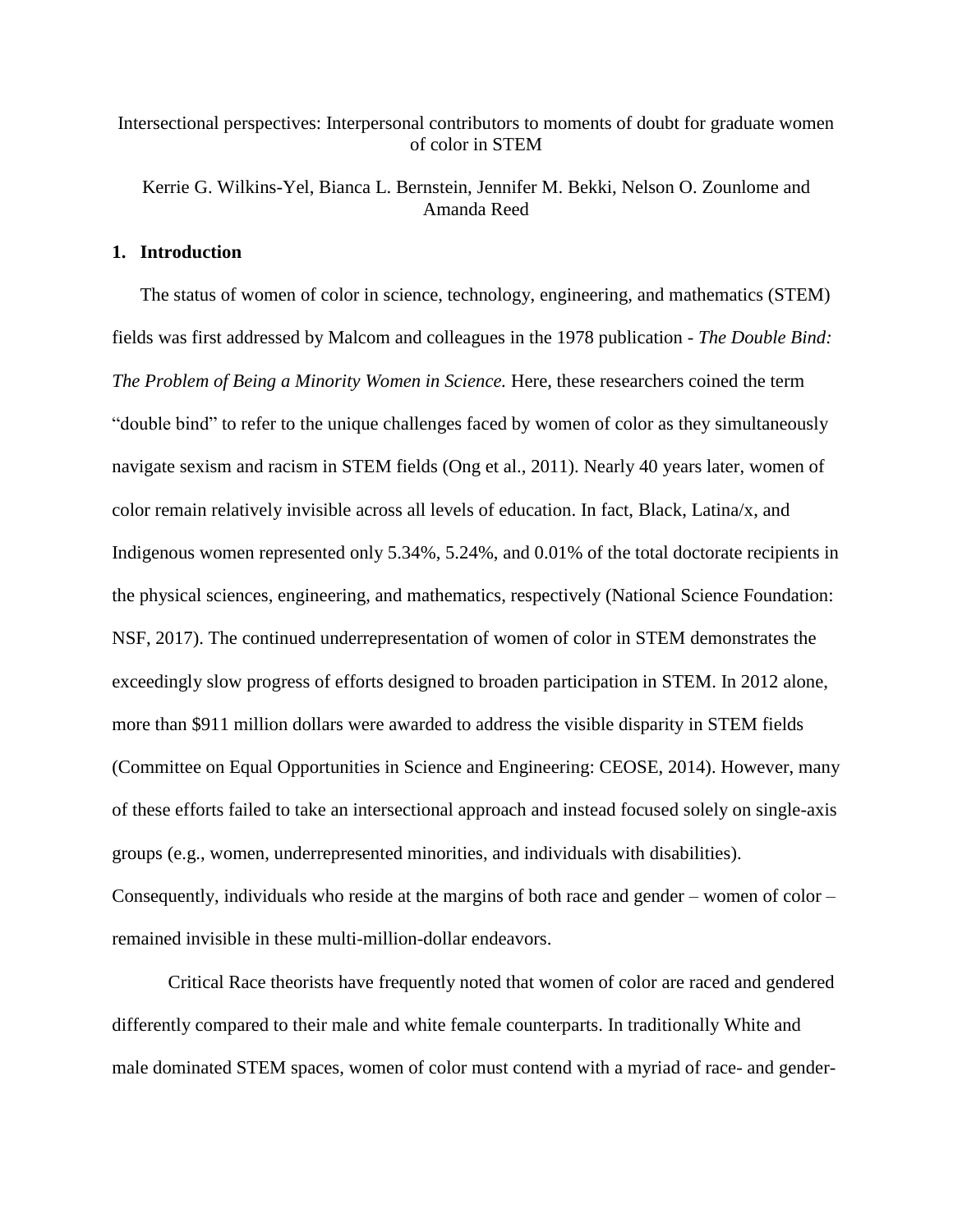based interpersonal interactions that at best, increase students' self-doubt and at worst, contribute to students choosing to discontinue their STEM doctorates. Failure to incorporate an intersectional approach to broadening STEM participation will render the nuanced experiences of women of color invisible and in turn promote the detrimental thinking that one size fits all. Scholars such as Kimberlé Crenshaw (1991) and Patricia Hill Collins (2000) have urged researchers to examine new categories of analysis that are inclusive of interlocking structures of oppression. Consequently, the present study employed an intersectional approach to investigating the daily interpersonal encounters that influence women of color's (i.e., African American, Latinx, and Native American) decision to discontinue her pursuit of a STEM doctorate.

### **1.1 Intersectionality Framework**

The current study is grounded in the theoretical framework of Intersectionality (Collins, 2000; Crenshaw, 1991). Central to this approach is the nuanced way in which people's lived experiences are shaped by a multiplicity of interdependent social categories and identity markers (Cole, 2009). For example, the structures of race, class, and gender ''create disadvantages for women of color'' but also ''provide unacknowledged benefits for those who are at the top of these hierarchies'' (Zinn & Dill, 1996, p. 327). More recently, Purdie-Vaughns and Eibach (2008) coined intersectional invisibility and defined it as "the general failure to fully recognize people with intersecting identities as members of their constituent groups" (p. 381). Consequently, individuals residing at the margins of subordinate groups (e.g., women of color) will likely endure misrepresentation, marginalization, and disempowerment. Several researchers have highlighted the salience of intersectionality in understanding the development and persistence of women of color in STEM (Carlone & Johnson, 2007; Settles et al., 2006; Wilkins-Yel, Hyman, & Zounlome, 2018).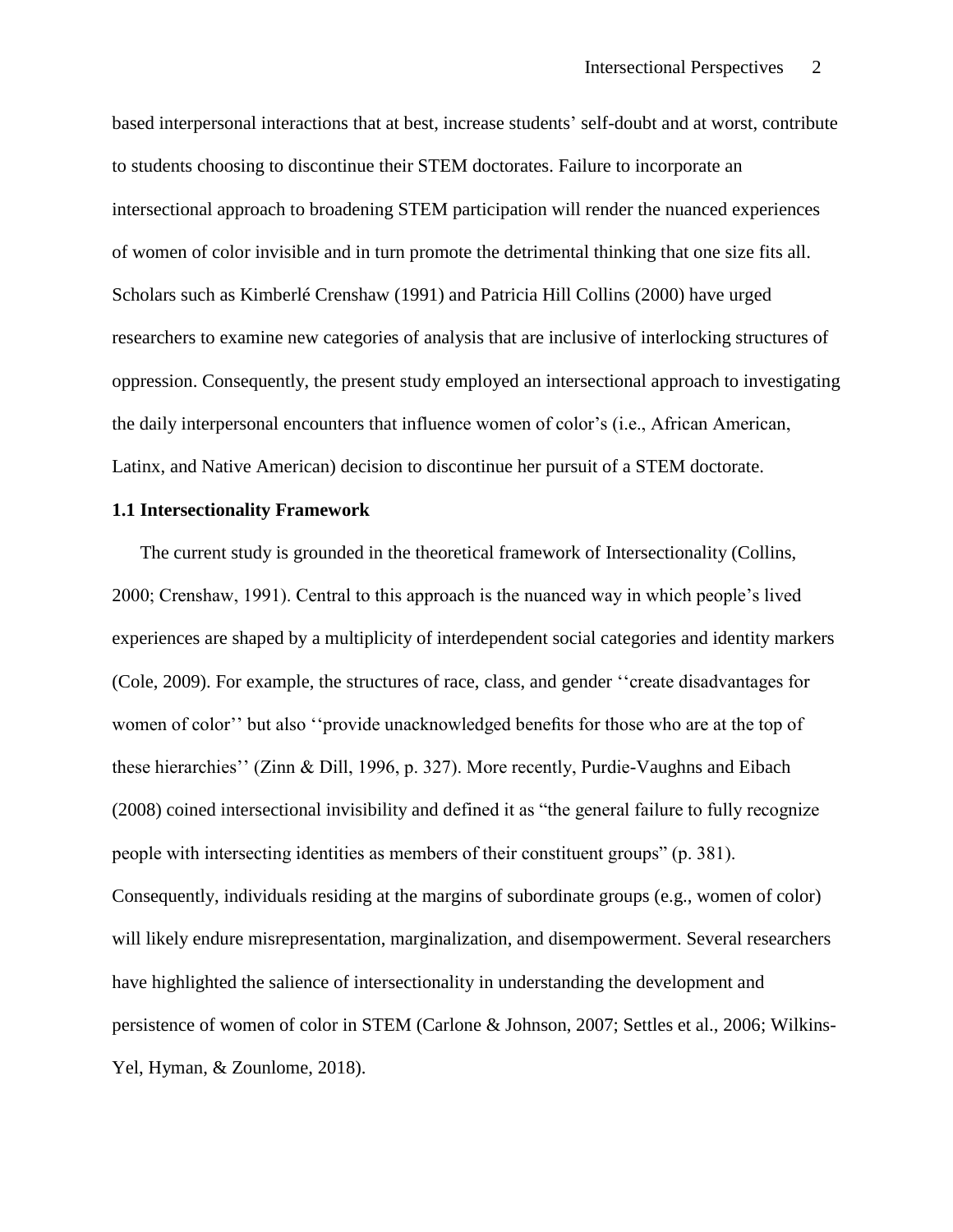### **1.2 Chilly STEM Climate**

Consistent with Malcom's (1978) double bind, researchers have attributed the low enrollment and decreased persistence among women of color to toxic interpersonal interactions levied in many STEM milieus. For example, graduate women of color in STEM cited a plethora of gendered and racialized micro- and macro-aggressive encounters (Wilkins-Yel, Hyman, & Zounlome, 2018). These experiences can fuel feelings of isolation and lack of belonging, as well as self-doubt, and potentially lead to the discontinuation of one's doctoral program (Carlone & Johnson, 2007; Ko, Kachchaf, Hodari, & Ong, 2014). The decision to discontinue one's graduate program is likely caused by an amalgamation of smaller negative events occurring over time versus a single one-time event. However, no study to date has examined the interpersonal experiences that contribute to such decision-making. Consequently, an examination of the daily interpersonal experiences that erodes persistence intentions is warranted. Women of color in STEM continue to be identified as an untapped source of domestic talent for STEM fields (Ong, 2010). So, it is imperative to investigate the influential factors that can thwart persistence among doctoral women of color in STEM.

## **Method**

## **1.3 Participants**

Data were collected from three focus groups comprised of a total of 11 graduate women of color pursuing their doctorates in the Physical Sciences, Mathematics, and Engineering (e.g., chemistry, biomedical engineering, environmental engineering, industrial engineering, etc). Their ages ranged from 24 to 40 ( $M = 28.06$ ). The ethnic breakdown of the sample included American Black/African American ( $N = 3$ ) and Hispanic ( $N = 8$ ). Study participants attended institutions that were primarily located in the Midwest and on the West-coast. A total of nine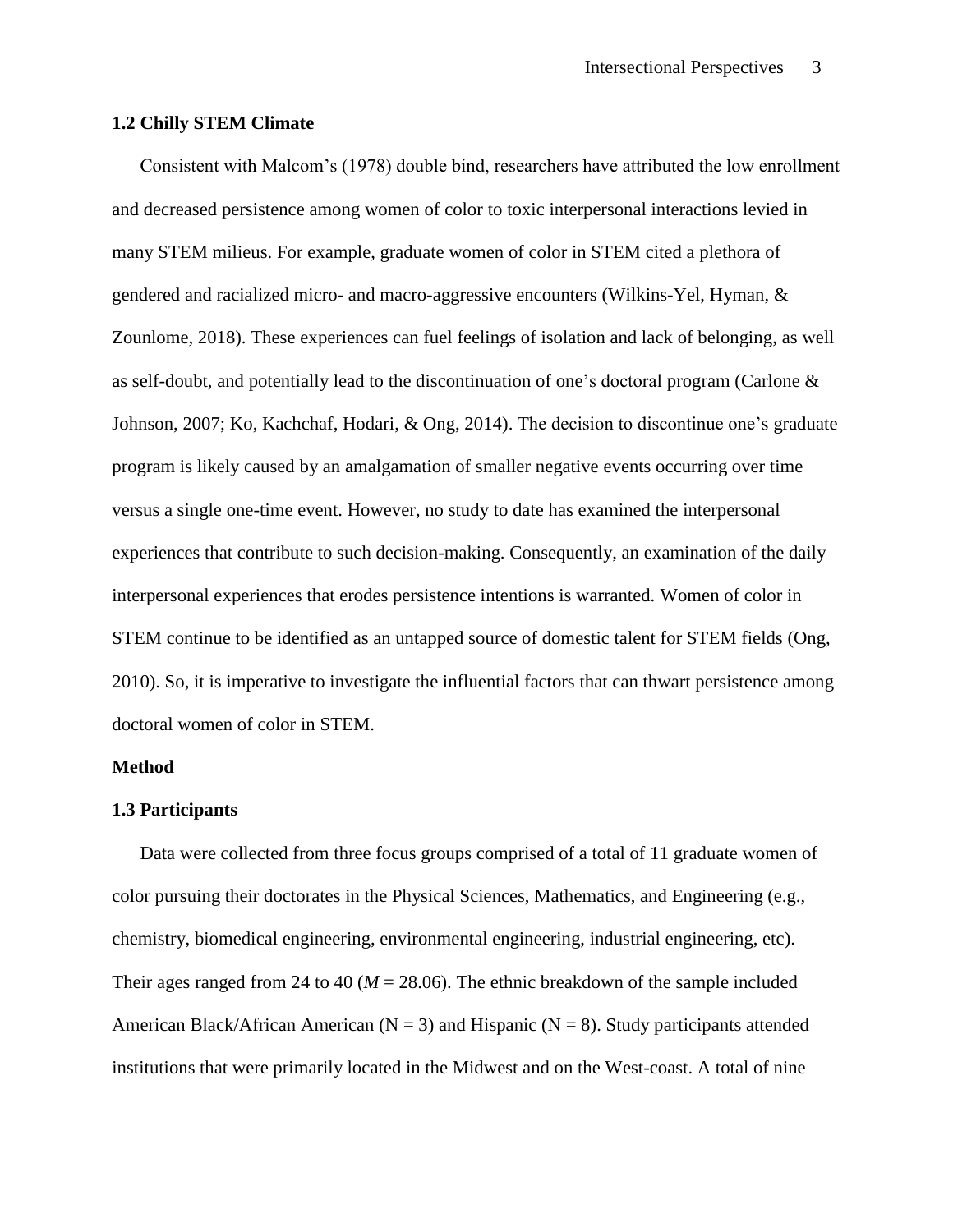participants identified as U.S. citizens, and two identified as international students. See Table 1 for a breakdown of participants' characteristics.

## <INSERT TABLE 1 HERE>

## **1.4 Procedures & Data Analysis**

Participants were recruited from STEM doctoral programs nationwide. Specifically, recruitment letters containing the link to the demographic survey were sent to department administrators who were then asked to forward it to their students. Interested participants provided consent for their participation in the study, completed the brief demographic survey, and indicated their availability for a 90-minute focus group. Participants who shared similar availabilities and social identities were scheduled in a focus group together. Semi-structured focus group interviews were conducted by a member of the research team using Zoom videoconferencing platform. Interviews were transcribed verbatim and transcriptions were checked to ensure accuracy. Pseudonyms were used to protect participants' confidentiality.

Constant-comparative (Corbin & Strauss, 2008; Glaser,1965), open coding process on meaning units or "chunks" of data was used to code the interview data. This well-researched method of analysis facilitated continued examination of the data until it was clear that no new themes existed (Fram, 2013). Researchers independently coded the focus group interviews then came together to collaboratively decide on the final codes and themes.

#### **2. Results**

The daily interpersonal encounters that stymie STEM persistence intentions among doctoral women of color were organized into five broad themes. These included: delegitimization of credibility, isolation and lack of STEM belonging, pressures to adhere to cultural norms, tokenized as the face of diversity, and differential treatment based on gender and racial identities.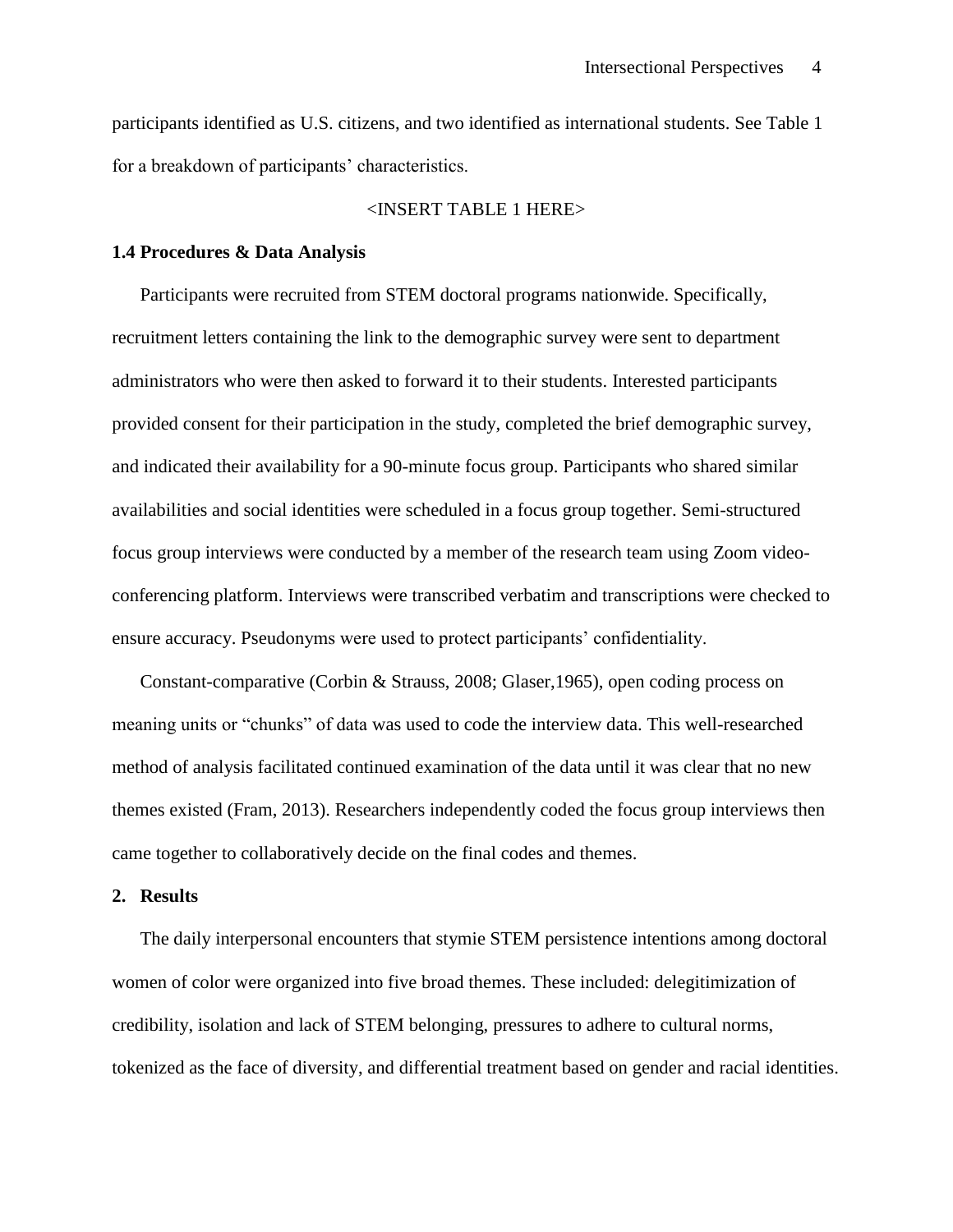In the following paragraphs we define these themes and provide illustrative quotes to describe the phenomenon.

**Delegitimization of credibility.** Participants in all three focus groups described frequent experiences where their skills and expertise were discounted or dismissed. Liz shared that in her first year in Environmental Science, a White male colleague constantly assumed that she had little to no knowledge of a subject matter:

His background is very rich in chemistry and he would automatically assume that I did not have that…So it was a lot of him giving me, little remarks, telling me, "Oh, if you knew about chemistry, you would understand this such and such thing." But the problem itself was about physics, it wasn't actually a chemical reaction.

Similarly, Dionne shared that her perspective was often dismissed in group interactions: "I've noticed back in my day to day interactions if I'm in a group and they ask a question and I start to respond, my response isn't necessarily taken as seriously as the others even though I have proven myself in other areas." Erica also described being blatantly ignored when she spoke to a White male colleague. She internalized this experience and described questioning her own competence:

It still did make me feel as though he's ignoring me either because he feels like I'm incompetent, or he feels like I'm not worthy of his time. But it really gave me some insecurities… is it because I'm dumb? Am I dumb? Am I incompetent? It did make me question myself and wonder, "Is it my race, or is it because I'm just dumb?"

Participants' skills and expertise were also questioned because of their gender and gender expression. Beth described an encounter where a colleague expressed surprise after witnessing her knowledge and skill set: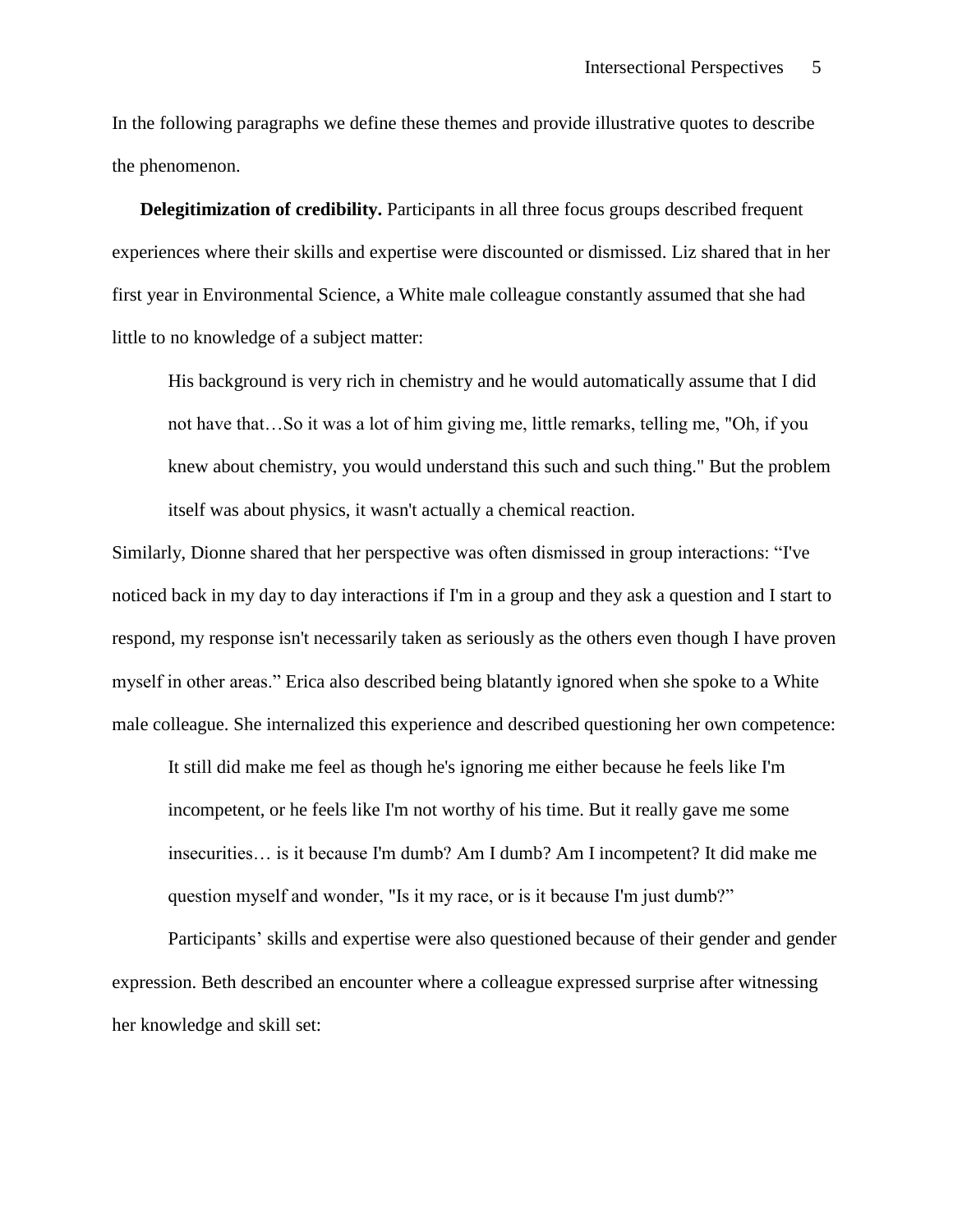I like girly stuff. I like make-up. I like wearing flowery shirts…recently we had a visiting scholar who was a professor from a different country and a different University and I was wearing a skirt that day and I had my hair all done. I was in charge of orienting him and showing everything. I just remember the reaction that I got [at the beginning] was, "Oh, you're Brenda?" and then after the tour that I gave him, he's like, "You're *actually* really knowledgeable, you know. You're going to do really good." It's very condescending and many people again don't realize that they are doing that.

Contrary to discounting their credibility, participants noted that there were instances where their colleagues acknowledged their successes. However, these accomplishments were attributed to participants' race and/or gender instead of their capabilities. Liz described two separate experiences where her successes were attributed to her social identities:

I've had interactions with my past advisor [since] undergrad. he said remarks [like], "Oh, no wonder you got into the graduate program because you're a woman of color in the science, and of course you got in." But I was like, "I worked under you. You saw my work. I'm actually competent enough to be here."

Liz also encountered a similar interaction with a White male colleague:

He would make little remarks since he sat next to me. If I was applying for a grant, he would say, "oh with your background of course you're going to get it." And it bothered me because in one setting, he would say, "you don't know that much." And in another setting, he would say, "oh yeah, you're going to get it."

As women holding multiple marginalized identities, participants noted using cognitive energy to determine whether these encounters were due to their race and/or gender. Liz acknowledged the difficulty in separating the two because she held both identities: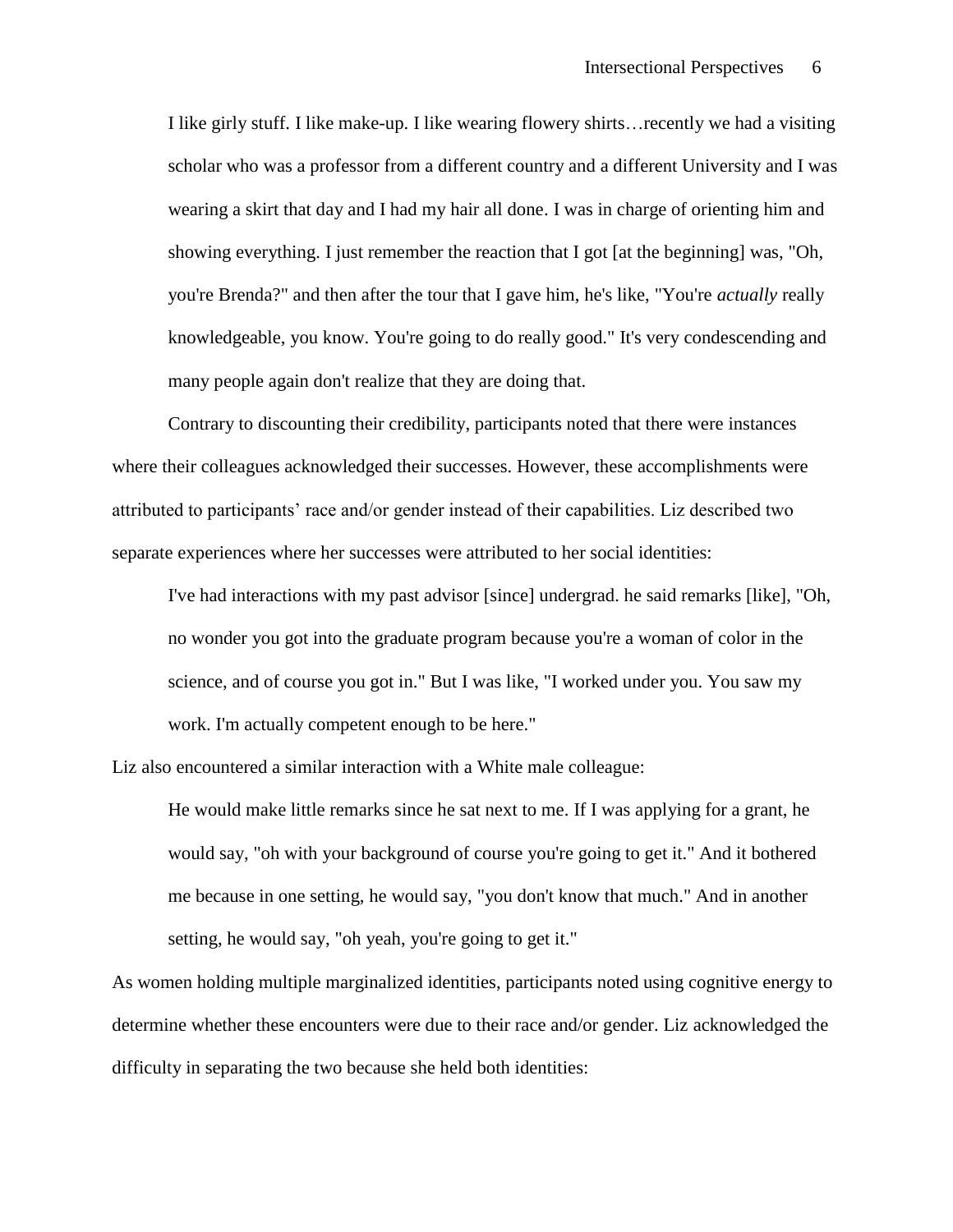Is it because I'm a woman? is it because I'm a woman of color? Is it because he thinks I'm incompetent? It's kind of hard to delineate those things because you're all of those things. Hopefully not, you know, incompetent, but you're all of these things in one package, and it's kind of hard to say, "it's because of this." Because you can't really take one thing away, you know.

**Excluded and Isolated.** Participants described multiple interactions with peers and professors that left them feeling outcasted and disconnected from their program and lab environments. For example, Claire worked in her advisor's lab as an advanced undergraduate student and subsequently decided to continue in the lab after being accepted into the doctoral program. However, she described feeling excluded by a group of female colleagues upon starting the doctoral program:

My decision to come here happened right around the time [that] my relationships with my lab mates went a little sour. So, I second-guessed myself, should I go if I'm not going to be in that circle anymore? …throughout my time in my first year, I had to deal with that. The group tends to be very clique-y, which makes it good for the people in the clique, but the people outside of the clique can suffer from it… [It was] hard because I share an office, I share a lab, I share everything with them.

Similarly, Jessica described feeling a part of the out-group as it pertained to her relationship with her advisor:

It's a very small lab, and so it's kind of a unique situation because my advisor is really young. He's in his early 30s. and when he started the lab, it was about 8 years ago. And he started a lab with one graduate student. It was a man. I think because of the age, they became very friendly during that startup process. So, when I came into the lab a year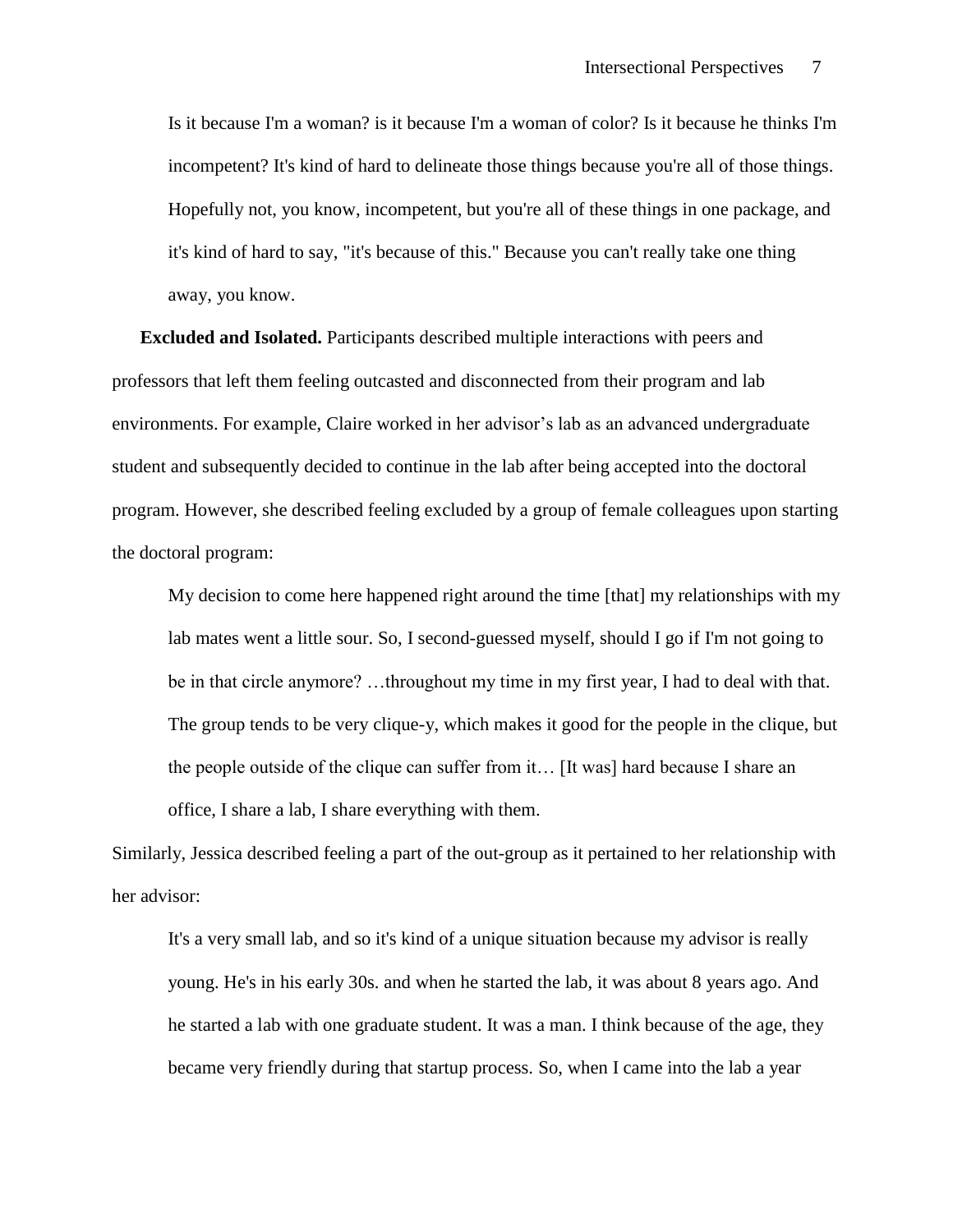later, the environment changed a little bit. What I've noticed over the years, though, is that they have very much kept a very close relationship. They might go to football games together. Oftentimes those sports conversations are brought into the lab space, where I don't participate because I don't enjoy the sports conversation. But I think it is a little weird for me [particularly] in a professional environment.

Given the toll of these exclusionary experiences, it can feel incredible to have a strong connection with someone in the lab or department. Erica described her refreshing surprise when she finally found such a connection, "I didn't' realize how much I yearned for that until an opportunity presented itself. And now I'm just a lot saner this year, because I always have someone I can talk to." It follows then that losing such a friendship could have significant ramifications. Liz shared that a female friend had recently decided to leave the doctoral program with her masters. She stated that her friend's impending departure has been difficult and has "given [her] anxiety." She noted that their strong bond resulted from being "the only people in our families who not only have gone to college, but also graduate school." Liz shared her hopes for more diversity because she wants to connect with someone from a similar background to hers.

**Pressures to adhere to cultural norms.** Given the strong familial values prominent in Latin cultures, Latinx participants in the three focus groups described frequent interactions where they were being pressured to adhere to complex cultural norms and traditions. These encounters left participants questioning their decisions to pursue their doctorate in STEM. Jessica described feeling pressured by her mom to have children:

I am also married, but I get a lot of pressure from my mom. She's always like, "When are you going to start having kids?" I'm twenty-four and I'm like, "Umm, like five years." But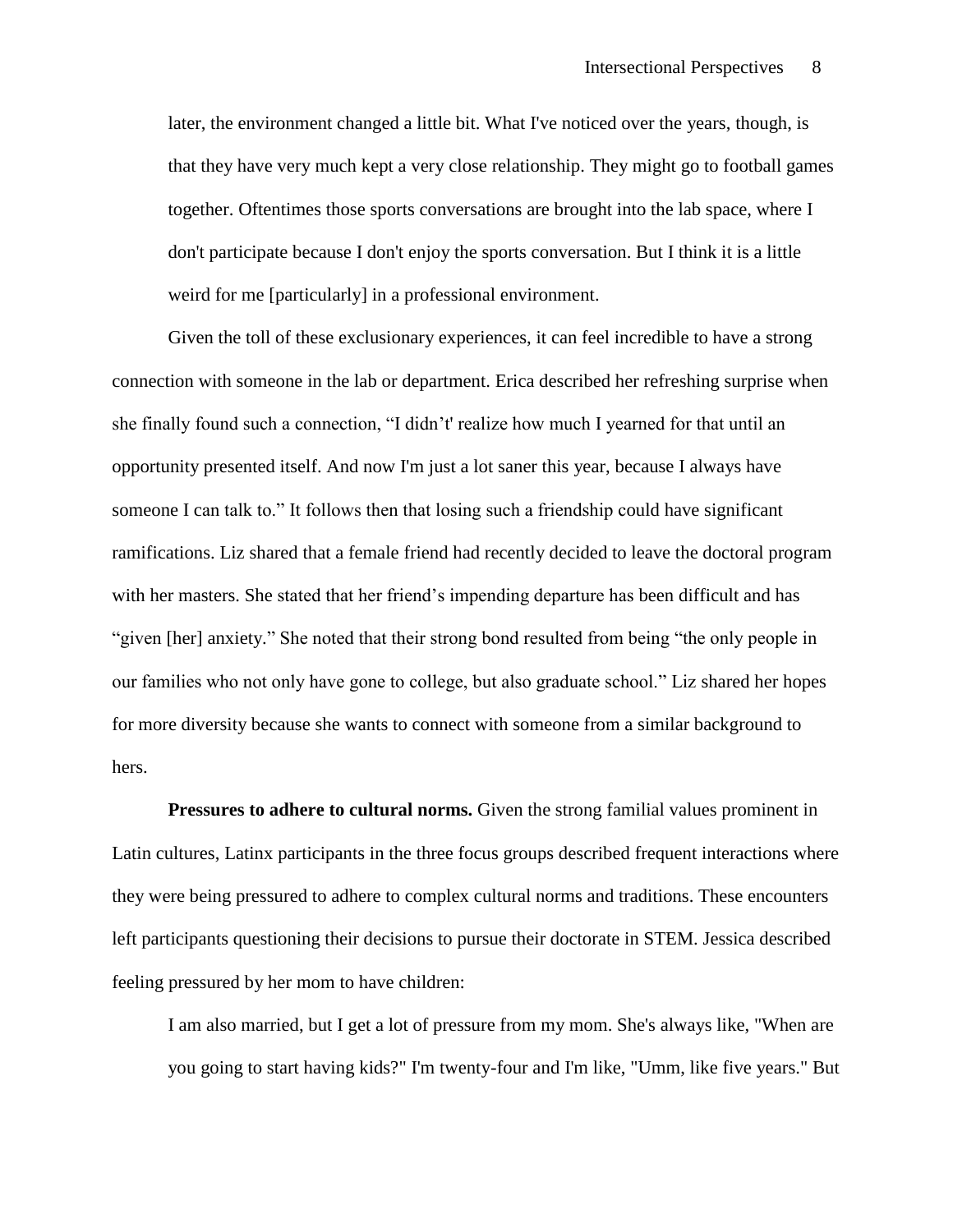ever since I got married in undergrad, she's like, "When are you going to start having kids?"

Isabel shared similar pressures from her peers:

They don't ask how you're doing, like 'How is your PhD going? When are you going to be done?" No. It's like, "Oh, okay. You're here. Are you planning to have kids? They're the ones asking where my relationship situation is, [what] I'm planning moving forward. If I'm planning to have kids, because that's what they care more than if I'm happy.

Several participants also described the "Why do you need to do this?" phenomenon where they are bombarded with comments that question their decision to pursue their doctorate. Jessica shared:

Yeah, the whole idea of, "Why do you need to do this?"… my family, my mom's like, "People who graduate from Cal Tech make a lot of money, so why don't you just do that and live with [your husband]?" and I'm like, "That's not what I want to do,". It's like you graduated from college, why do you need to do more?

Erica further described the impact of these and other belittling comments:

I guess, those relationships make me think that I didn't' make the best decision…make me think, "Am I a bad person for getting an education?" As it relates to my family, I do have family that's 100% supportive but then I have family where it's like, "oh you college-educated people think that y'all know everything."

Despite these encounters that question participants' decision to further their educational pursuits, participants also highlighted the opposite experience. Specifically, several participants described being exalted for being the first in their family to pursue such advanced education. In this way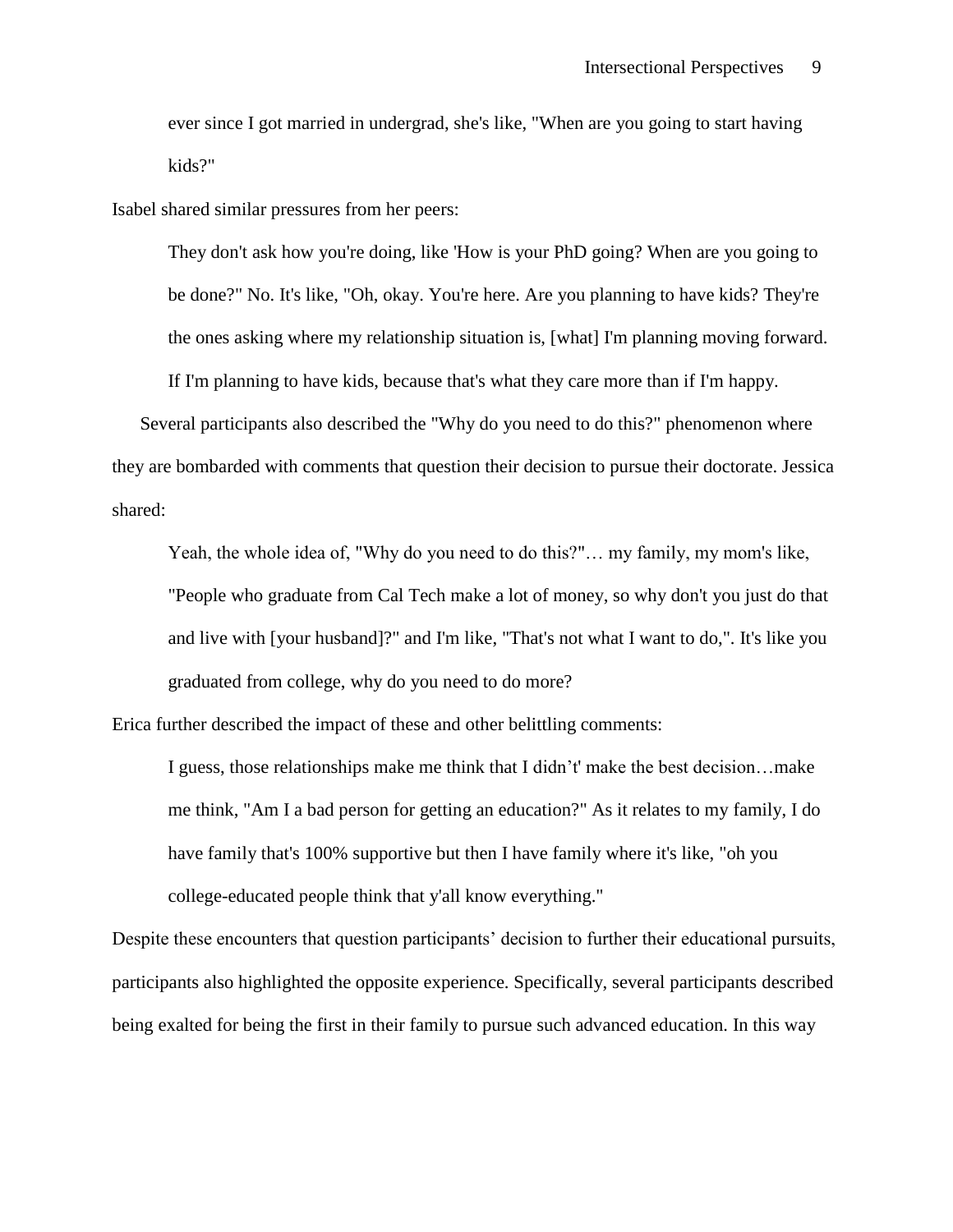they felt pressure to *stay* in their doctoral programs even when they questioned if it was right for them. Erica's familial experience highlighted this conflicting message:

Since I'm the only one in my family who has gone to college and to graduate school, every time I come around, my family is like, "oh, you're gonna be a doctor!"… [So] every single time that I'm at work and I'm considering "is this really what I want to do," I have that in the back of my mind, wait, I'm going to let all these people down? And it feel[s] like that's so much pressure. Every single time someone has to mention, "oh, she's doing this, and she's the best example for my children." You know, for my nieces and nephews. But at the same time, I don't really want that much pressure because if I fail, then I'm failing everyone.

**Tokenized as the face of diversity.** Several participants described being taxed with additional service requests (e.g., pictures for the program website, video cameos, etc.) because departments and programs want to illustrate the diversity of their student body. Dionne illustrated this phenomenon by saying, "I get to take two boxes- well, three. I'm international, I'm black, and I'm female, and so there is the pressure to be a part of those activities." Jessica shared that "when students come to visit, they want me to go." Dionne went on to describe the toll that these additional experiences have on her productivity:

It sometimes does weigh on [me], "Okay, I have to do this. How am I going to do this? I do have my own work to do, and it is taking time out, but how do I manage that and still be a responsible citizen while also promoting and allowing the wider society to realize that we do belong at the table?" You know, how do you balance that with your main 'I am a student.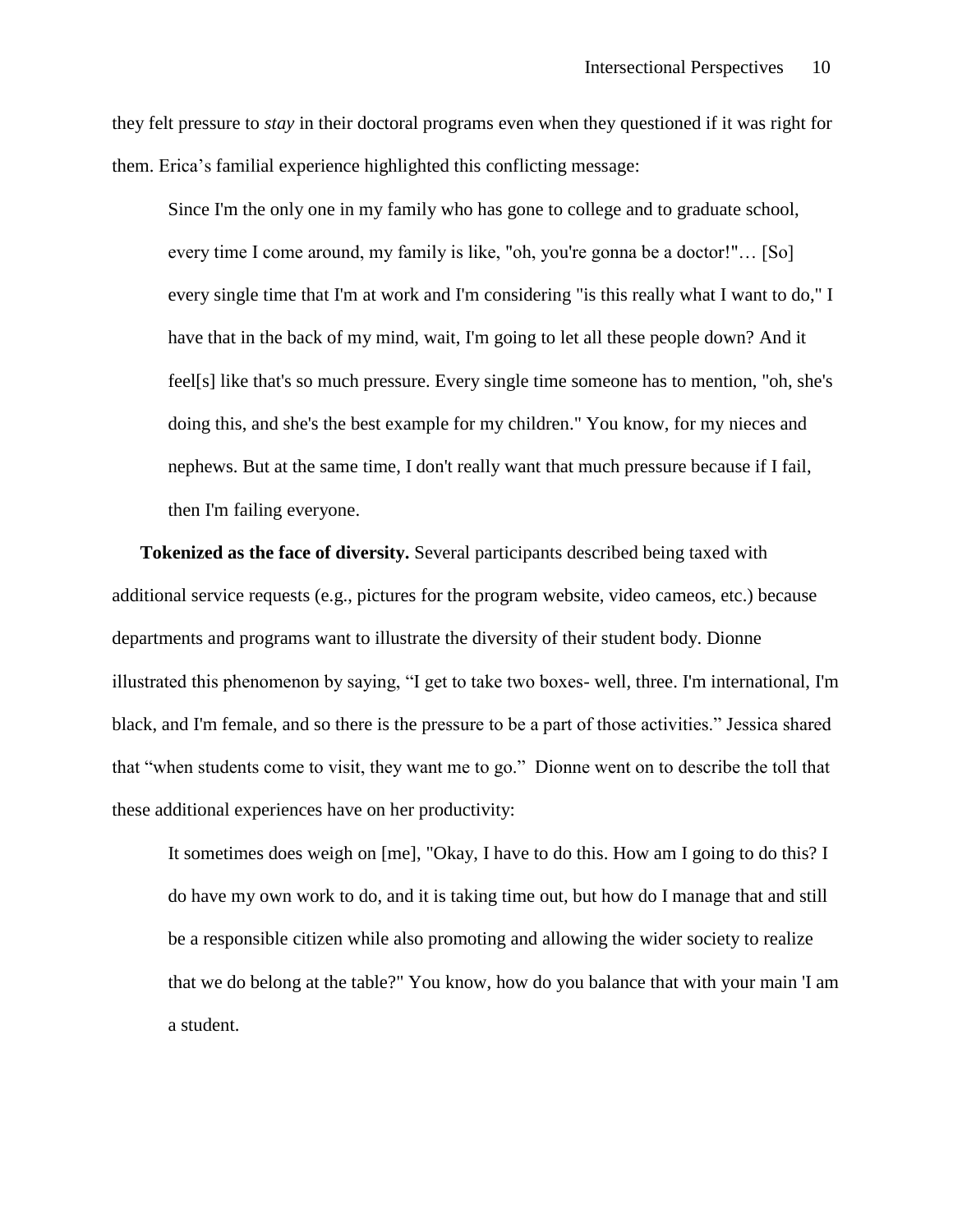Jessica highlighted the great lengths that she takes to overcome tokenism in her professional settings:

If there's one thing that people know about me, it's that I like math a lot, and instead people are looking right past that and not coming to me to talk about math but politics and stuff, and they want to hear their one friend's opinion so that they can tell all their other friends, "I have a friend and they said this," and so I've had to sort of downplay [interest in politics] because people can't see past that. They can't see past me in that role in their lives and seeing me as who I am which is a mathematician to be, a mathematician in training

**Differential treatment based on gender & racial identities.** As individuals holding both marginalized gender and racial identities, participants cited explicit encounters where they received differential treatment because of their gender or race. Claire described experiencing significant discomfort at her discipline-specific conferences:

Conferences are, I think, the places where I feel the most…where my gender and my ethnicity are factors in the way I interact with people. Mainly because most of the conferences I go to are [discipline-specific] conferences, and they're mostly white, older, male-dominated. So, when they see a female studying [this specific area], they wouldn't think of a girl studying this gross topic. So that's where I get a lot of the: "Oh my gosh, you study [specific topic]?" or "Oh my gosh, why are you at this [discipline-specific] conference!?"

Claire further described encounters of sexual harassment at these professional conferences, especially once alcohol is involved.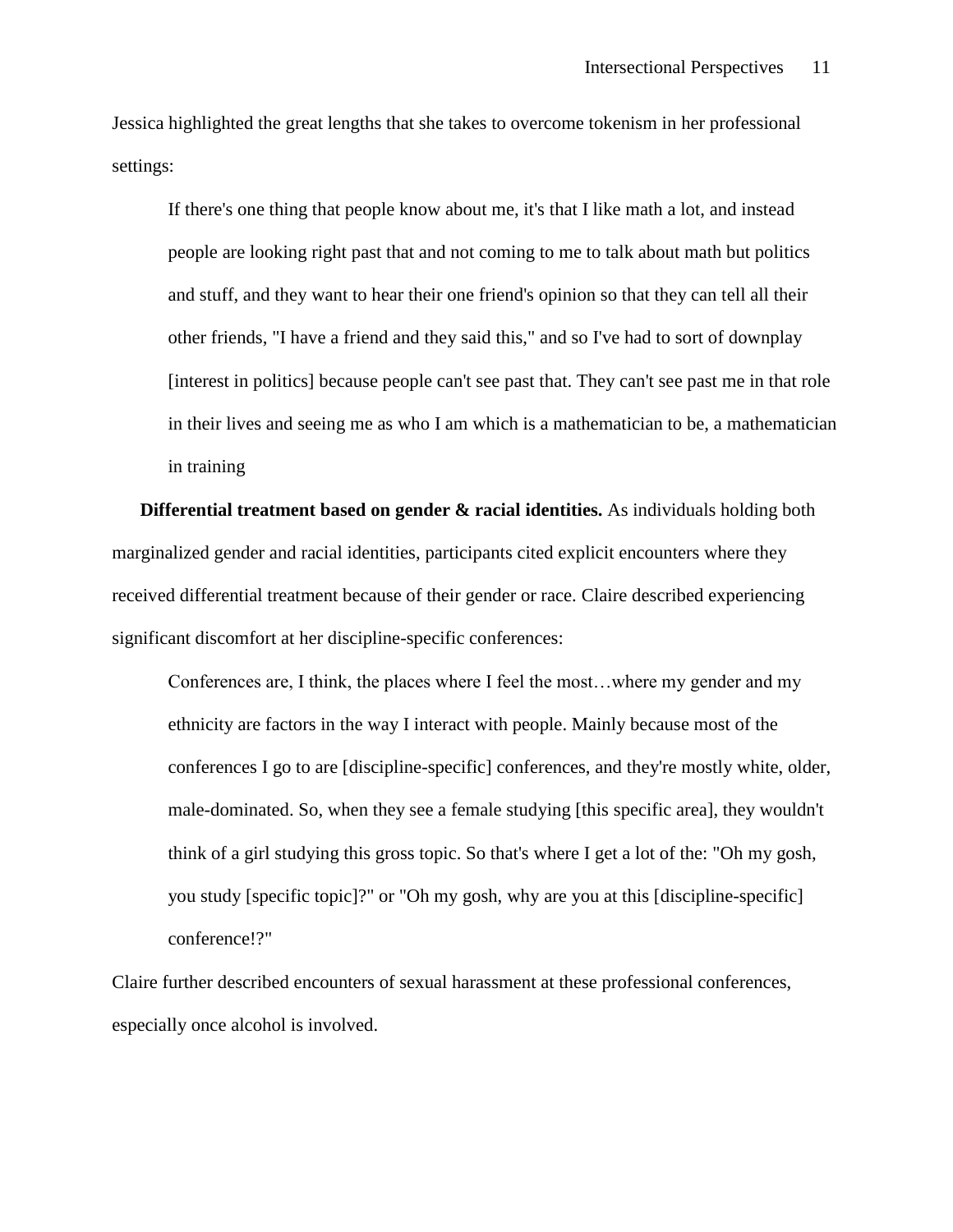Stuff will happen at [these] conferences where alcohol is involved. I don't think these male leaders in the industry would go up to another male student and do the same...they wouldn't interact with a male student the way they would interact with us. They feel like because we study [specific topic], that professional and not professional world is already broken… so they feel like they can be more comfortable in saying things that are not very appropriate.

Beth, also cited discomfort while observing sexist encounters in her lab:

In lab settings he'll probably give cool projects and big responsibility to the men in his lab, and then he'll have all of his technicians be women, and there's another situation here that makes me feel really uncomfortable where there's a professor that only accepts generally attractive, young women in his lab, and he treats them sexist.

Samantha, described several racially-charged encounters with a technician in her lab that was really infuriating:

He would say little things, you know? Like little things...one day he came in and he said, "Samantha, I uh.." we were talking about an instrument, and he said, "I saw this thing on 'Black-ish' last night. It kind of startled me for a little bit. I think I responded with, "You know, all black people aren't the same. He would make other comments, you know, he would do little things to get under my skin or provoke a reaction. Like, accusing me of having an attitude, accusing me of...he swore one day that I cursed at him. I don't even curse in front of my own parents, let alone curse in front of someone else. If I disagreed with something that he said, it was a big deal. He was like, oh you're being rude, you're being mean, you're being snappy. He even made the comment to a lab mate that I have a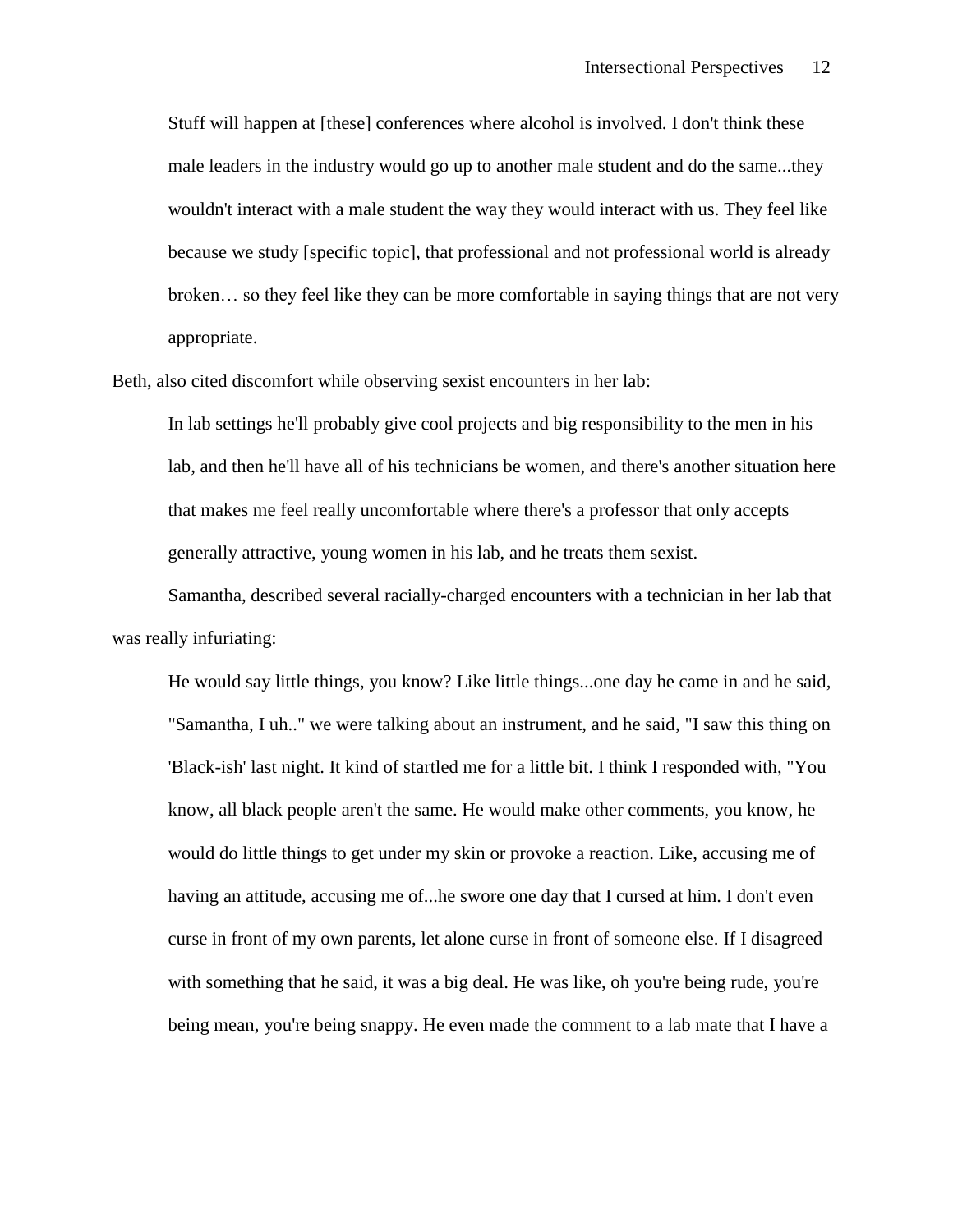short temper and the lab mate responded, "I've never seen Samantha get upset over anything."

The accumulation of these racial encounters left Samantha questioning the degree to which she wanted to continue in that specific doctoral program:

I just remember being like...I don't have to deal with this. I'm smart, I could take a Master's, I could go. I don't have to deal with this issue… That was in my second year. And that was a year where you start to see a lot of your friends leave with Master's, and it's...I think it's one of the hardest years…...I remember telling my mom, you know, I'm done. I actually got interviewed for jobs and got offers.

Although Samantha eventually sought assistance from higher administration and stayed in her program, she acknowledged that this experience made her 'second-guess' the program and the university.

Erica, another black woman, shared her fear of being regarded as "an angry black woman" if she asserted her views and noted that this fear hinders her expression at times: I feel like, for me, with standing up, I don't ever want to be that 'angry black woman."...that's my biggest thing. I need to first learn how to communicate in a way where I don't sound like I'm angry, but I am angry.

## **3. Discussion & Implications**

The present study used an intersectional approach to examine the daily interpersonal encounters that stymie women of color's decision to continue her pursuit of a STEM doctorate. Consistent with intersectional invisibility (Purdie-Vaughns & Eibach, 2008), women of color in the current study encountered a myriad of experiences that were tied to their marginalized identities as both women and people of color. Specifically, five broad interpersonal experiences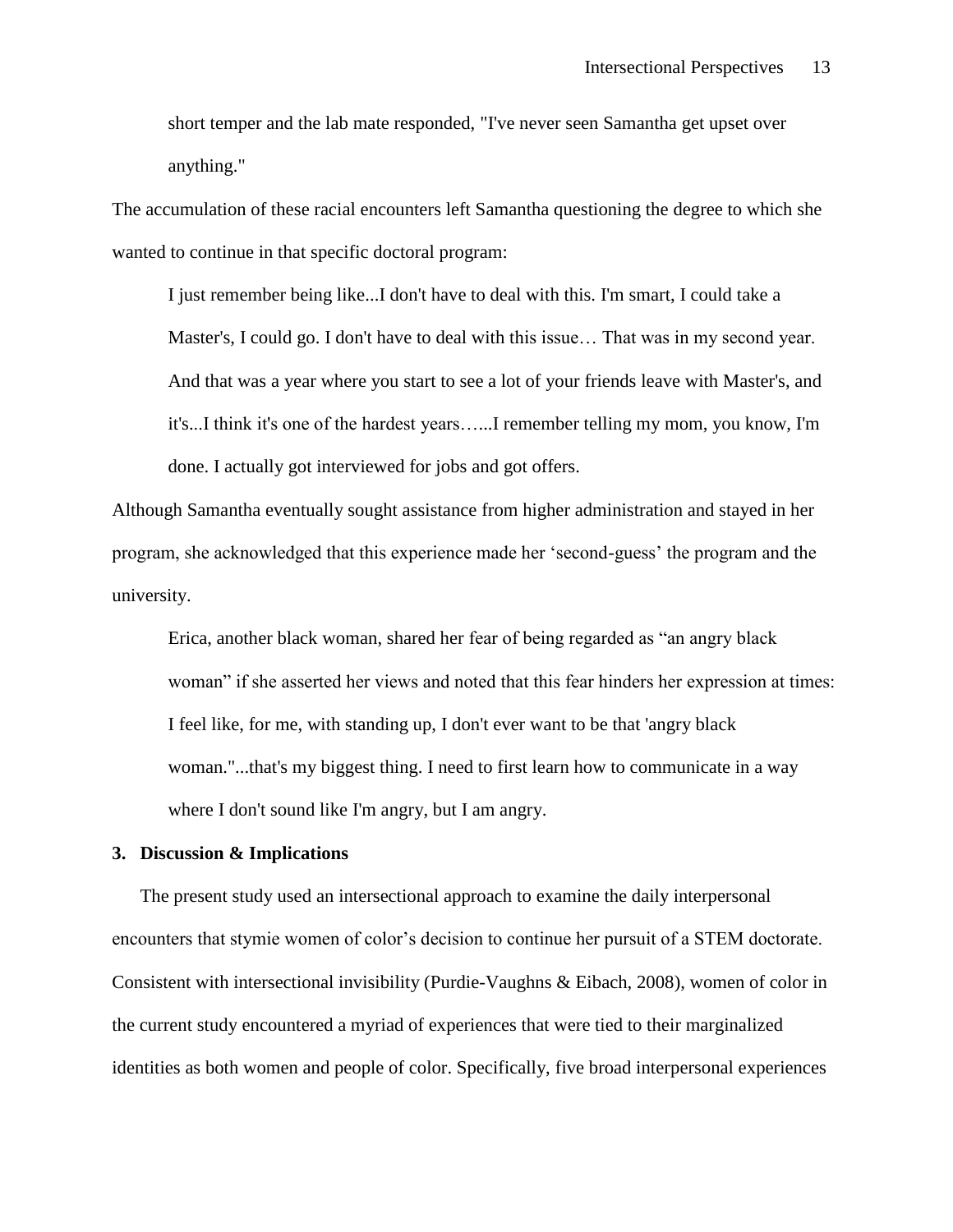were found to influence participants' persistence intentions: delegitimization of credibility, feeling isolated and excluded, pressures to adhere to cultural norms, tokenized as the face of diversity, and differential treatment based on gender and racial identities.

It was evident from these results that the challenging interpersonal encounters cut across peers, both within and outside of the labs/department, professors, advisors, immediate and extended family members, as well as the broader department. Further, these results support our earlier hypothesis that frequent and sustained experience with challenging interpersonal encounters (versus singular events) contribute to students decision to discontinue one's graduate program. The study results also demonstrate the ways in which these interpersonal encounters erode persistence intentions among doctoral women of color in STEM. These results demonstrated that navigating these challenging experiences day after day, caused many to doubt their decision and some to even act on these doubts by participating in job interviews.

Despite the significance, this study is not without its limitations. First, this study only comprised of 11 participants. Therefore, caution should be taken in generalizing these results to a larger audience. This is typically the case with qualitative results. Similarly, the sample consisted of only three African American/Black students. Although Black and Brown folks encounter similar 'isms'. Researchers are discouraged from adopting a once-size-fits-all approach to promoting persistence intentions among women of color in STEM.

These findings support the adoption of an intersectional approach to all efforts designed to broaden STEM participation. As the United States continues to position itself as a world leader in science and engineering, it will be in its best interest – economically, socially, and technologically – to retain and advance the success of all our human resources, an important portion of whom are women of color. It is equally important to promote access to all who chose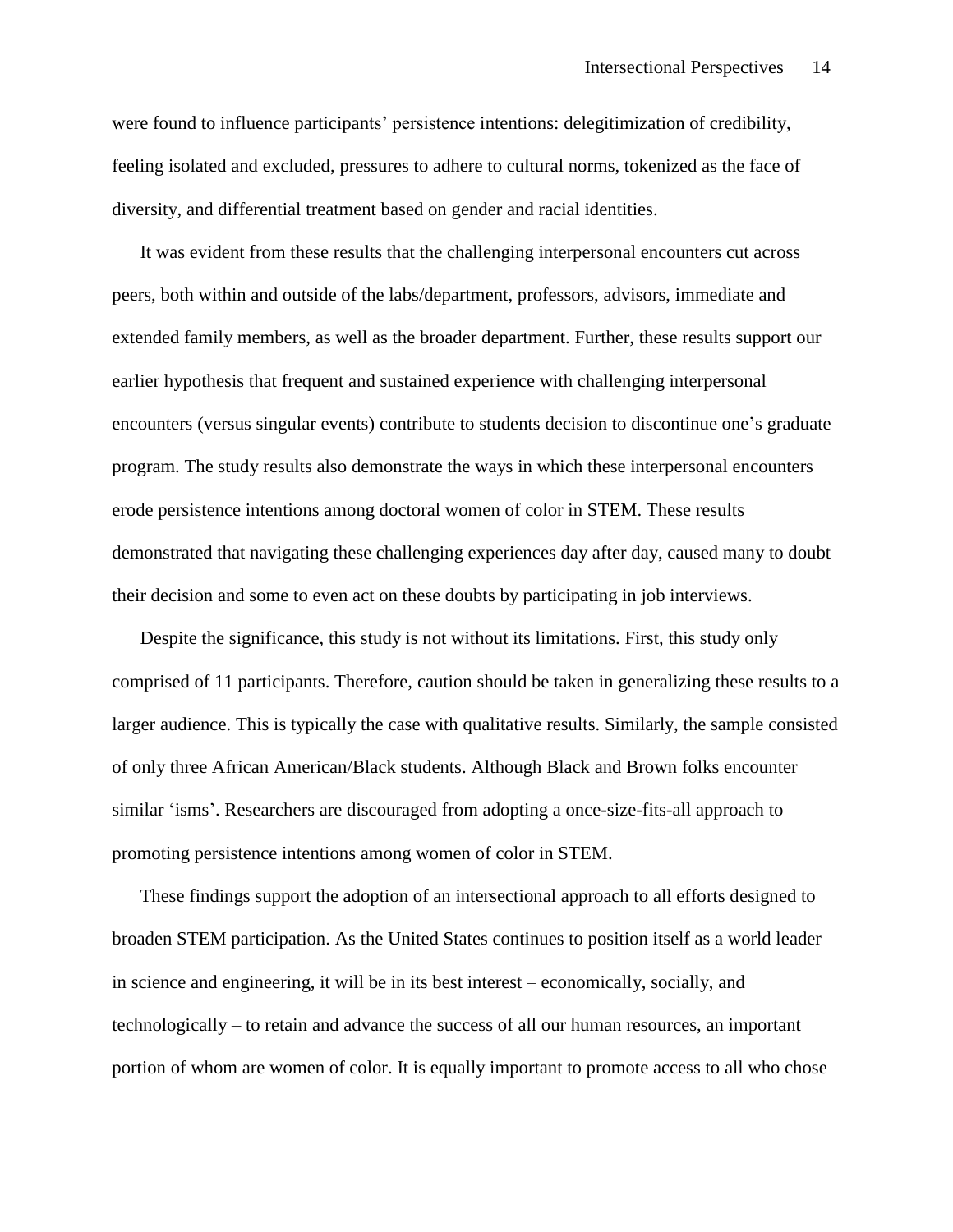to pursue STEM by addressing and eradicating the myriad of interpersonal and environmental barriers that plague these spaces.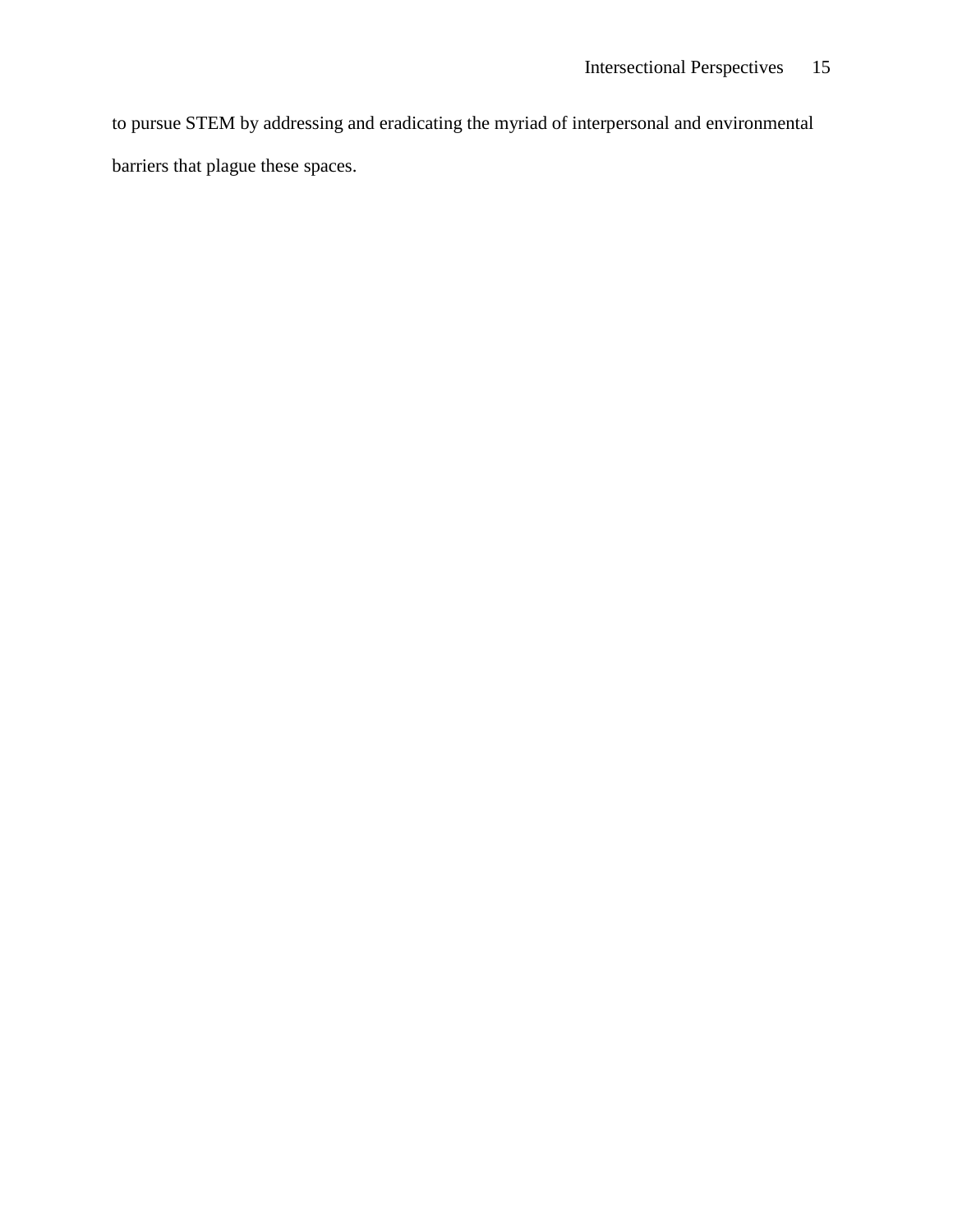#### References

- Carlone, H. B., & Johnson, A. (2007). Understanding the science experiences of successful women of color: Science identity as an analytic lens. *Journal of Research in Science Teaching*, *44*(8), 1187–1218.<https://doi.org/10.1002/tea.20237>
- Dill, B. T., & Zinn, M. B. (2016). Theorizing difference from multiracial feminism. In *Race, Gender and Class* (pp. 76-82). Routledge.
- Fram, S. M. (2013). The constant comparative analysis method outside of grounded theory. *The Qualitative Report*, *18*(1), 1.
- Glaser, B. G. (1965). The constant comparative method of qualitative analysis. *Social problems*, *12*(4), 436-445.
- Kachchaf, R., Ko, L., Hodari, A., & Ong, M. (2015). Career–life balance for women of color: Experiences in science and engineering academia. *Journal of Diversity in Higher Education*, *8*(3), 175.
- Ko, L. T., Kachchaf, R. R., Ong, M., & Hodari, A. K. (2013). Narratives of the double bind: Intersectionality in life stories of women of color in physics, astrophysics and astronomy. In *AIP Conference Proceedings* (Vol. 1513, No. 1, pp. 222-225). AIP.
- Malcom, S. M., Hall, P. Q., & Brown, J. W. (1976). The double bind: The price of being a minority woman in science. *American Association for the Advancement of Scienc*e, Washington, DC. Retrieved from

<https://pdfs.semanticscholar.org/699a/3ce375c0eb4bc0ad8a6c9057a1477031f4a3.pdf>

National Science Foundation (NSF) (2017) *Women, minorities, and persons with disabilities in science and engineering,* Special Report NSF 11-309, available at http://www.nsf.gov/statistics/wmpd/.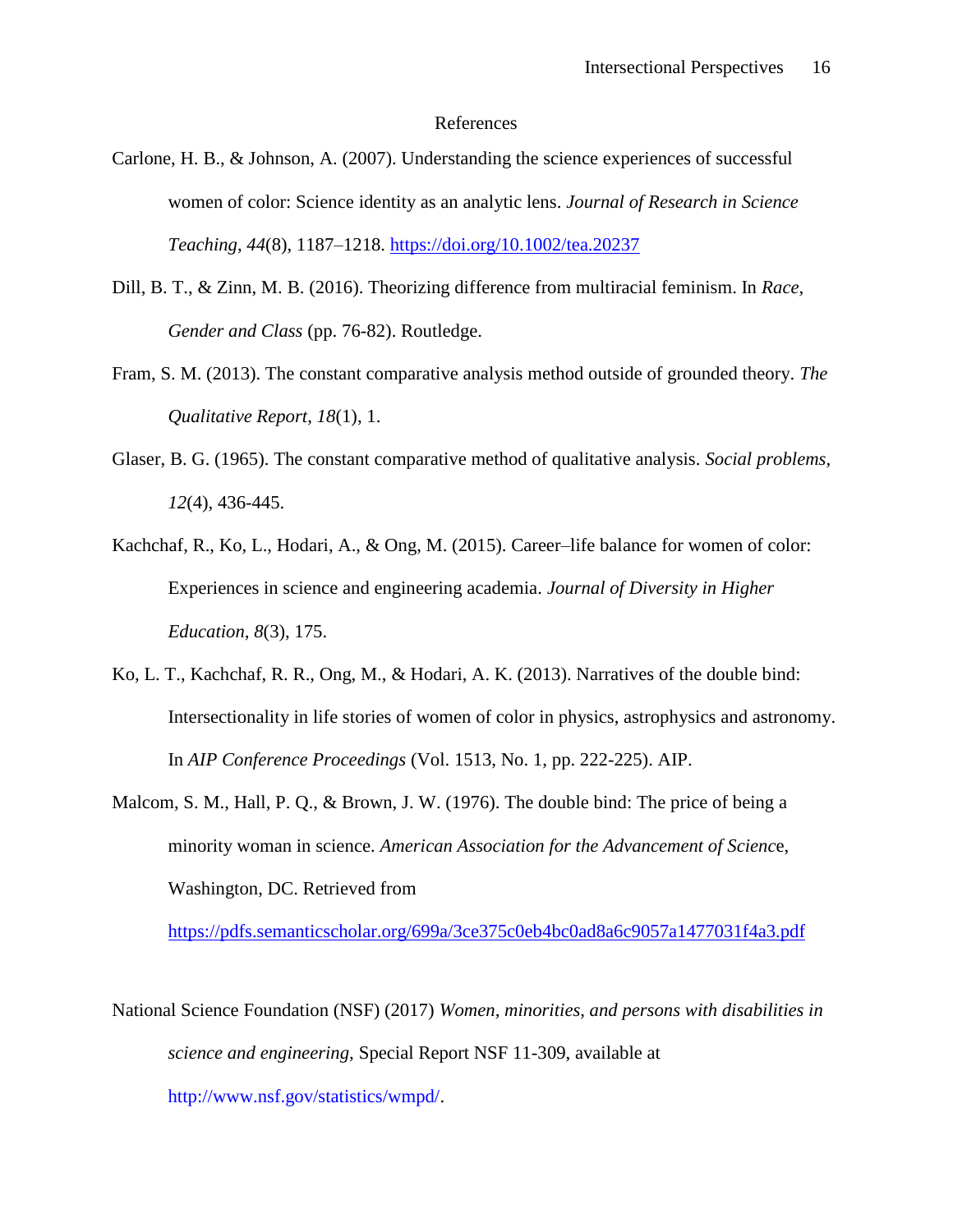Ong, M. T. (2002). Against the current: Women of color succeeding in physics. *Ph.D. Thesis*. Retrieved from<http://adsabs.harvard.edu/abs/2002PhDT........27O>

Ong, M. (2005). Body Projects of Young Women of Color in Physics: Intersections of Gender, Race, and Science. *Social Problems*, *52*(4), 593–617. https://doi.org/10.1525/sp.2005.52.4.593

- Ong, M., Wright, C., Espinosa, L., & Orfield, G. (2011). Inside the double bind: A synthesis of empirical research on undergraduate and graduate women of color in science, technology, engineering, and mathematics. *Harvard Educational Review*, *81*(2), 172–209.
- Purdie-Vaughns, V., & Eibach, R. P. (2008). Intersectional invisibility: The distinctive advantages and disadvantages of multiple subordinate-group identities. *Sex Roles*, *59*(5- 6), 377-391.
- Settles, I. H., Cortina, L. M., Malley, J., & Stewart, A. J. (2006). The climate for women in academic science: The good, the bad, and the changeable. *Psychology of Women Quarterly*, *30*(1), 47-58.
- Wilkins-Yel, K. G., Hyman, J., & Zounlome, N. O. (2018). Linking intersectional invisibility and hypervisibility to experiences of microaggressions among graduate women of color in STEM. *Journal of Vocational Behavior*.